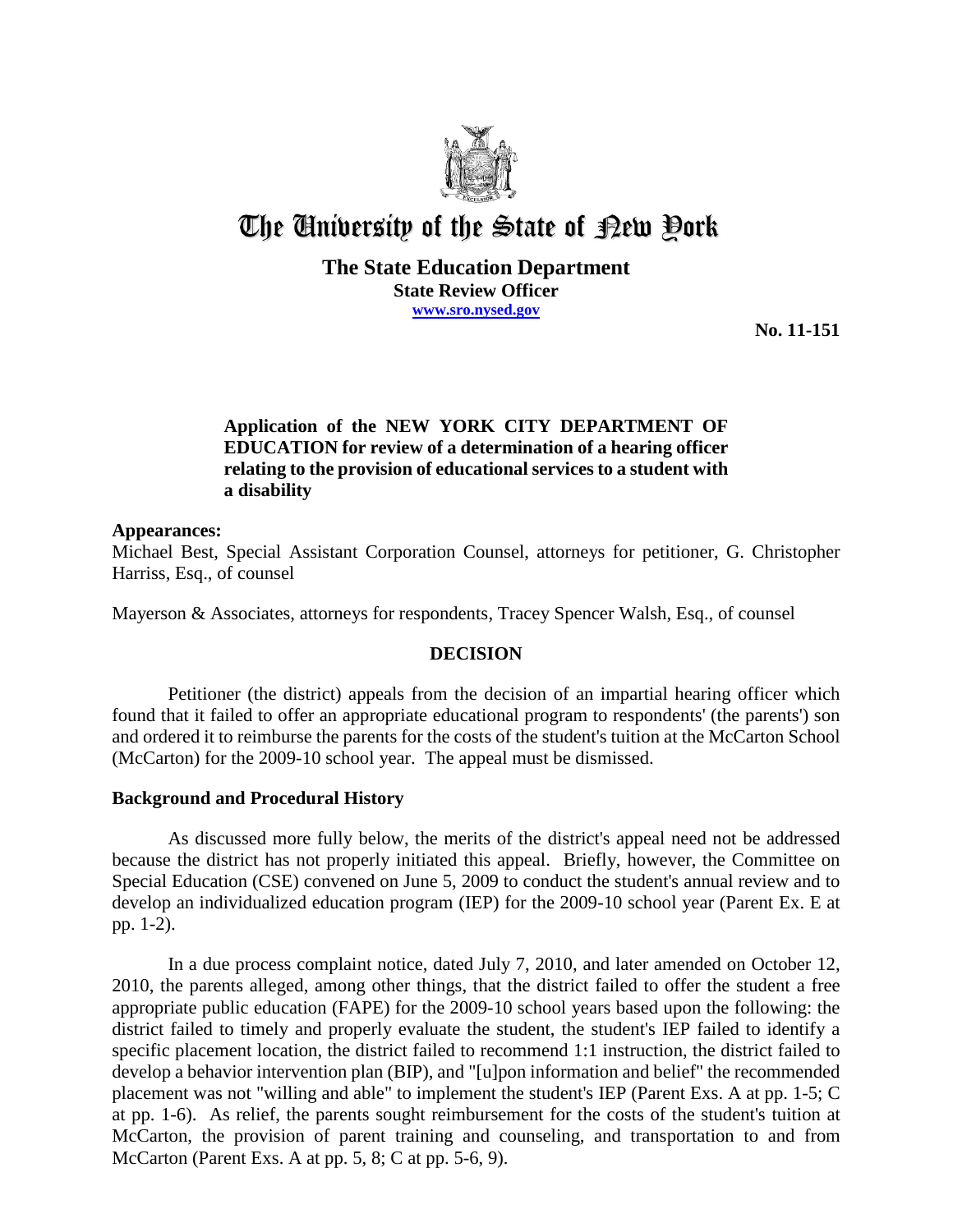The parties proceeded to an impartial hearing on May 9, 2011 and concluded on September 22, 2011 after eight nonconsecutive days of testimony (see Tr. pp. 1, 690). In a decision dated October 11, 2011, the impartial hearing officer determined, among other things, that the district did not offer the student a FAPE for the 2009-10 school year, the parents' unilateral placement of the student at McCarton was appropriate, equitable considerations did not preclude an award of tuition reimbursement, and thus, she ordered the district to reimburse the parents for the costs of the student's tuition at McCarton for the 2009-10 school year, as well as the costs of transportation (IHO Decision at pp. 12-14).

The district appeals, challenging the impartial hearing officer's determination that it failed to offer the student a FAPE for the 2009-10 school year. The district attached two documents as additional evidence for consideration on appeal (Pet. Exs. 1-2). In its answer, the parents respond to the district's allegations with general admissions and denials, and seek to uphold the impartial hearing officer's decision in its entirety.

#### **Discussion and Conclusion**

An appeal from an impartial hearing officer's decision to a State Review Officer is initiated by timely personal service of a verified petition for review and other supporting documents upon a respondent (8 NYCRR 279.2[b], [c]; Application of a Student with a Disability, Appeal No. 10- 119; Application of a Student with a Disability, Appeal No. 10-081; Application of the Bd. of Educ., Appeal No. 10-044; Application of the Dep't of Educ., Appeal No. 09-062; Application of the Dep't of Educ., Appeal No. 09-033; Application of a Student with a Disability, Appeal No. 08- 142; Application of the Dep't of Educ., Appeal No. 08-056; Application of the Dep't of Educ., Appeal No. 05-082).

As to the time period for initiating an appeal, a petition must be personally served within 35 days from the date of the impartial hearing officer's decision to be reviewed (8 NYCRR 279.2[b]). State regulations expressly provide that if the impartial hearing officer's decision has been sent by mail to the petitioner, the date of mailing and four days subsequent thereto shall be excluded in computing the period within which to timely serve the petition for review (8 NYCRR  $279.2[b]$ , [c]).<sup>1</sup> The party seeking review shall file with the Office of State Review the petition, and notice of intention to seek review where required, together with proof of service upon the other party to the hearing, within three days after service is complete (8 NYCRR 279.4[a]). If the last day for service of a notice of intention to seek review or any pleading or paper falls on a Saturday or Sunday, service may be made on the following Monday; if the last day for such service falls on a legal holiday, service may be made on the following business day (8 NYCRR 279.11). State regulations provide a State Review Officer with the authority to dismiss sua sponte a late petition (8 NYCRR 279.13; see Application of a Student with a Disability, Appeal No. 08-113; Application of a Child with a Disability, Appeal No. 04-003). A State Review Officer, in his or her sole discretion, may excuse a failure to timely seek review within the time specified for good cause shown (8 NYCRR 279.13). The reasons for the failure to timely seek review must be set forth in the petition  $(i_d)$ .

<sup>&</sup>lt;sup>1</sup> As a general rule, in the absence of evidence in the hearing record identifying the date of mailing, the date of mailing is presumed to be the next day after the date of the decision (see Application of a Student with a Disability, Appeal No. 08-065).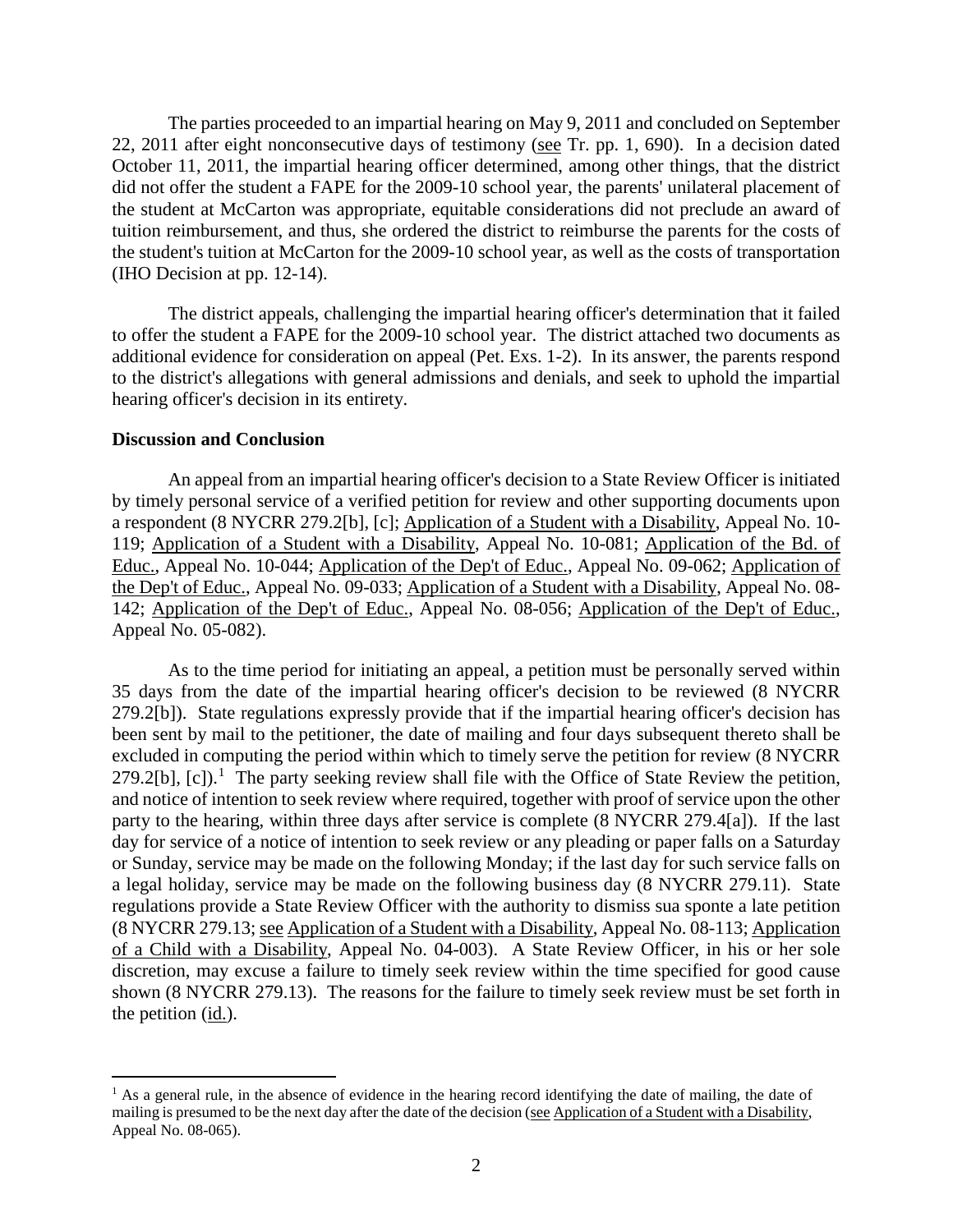In general, the failure to comply with the practice requirements of Part 279 of the State regulations may result in the dismissal of a petition by a State Review Officer (8 NYCRR 279.8[a], 279.13; see, e.g., Application of a Student with a Disability, Appeal No. 09-099 [dismissing parents' appeal for failure to timely effectuate personal service of the petition upon the district]; Application of the Dep't of Educ., Appeal No. 08-006 [dismissing a district's appeal for failing to properly effectuate service of the petition in a timely manner]; Application of the Bd. of Educ., Appeal No. 07-055 [dismissing a district's appeal for failure to personally serve the petition upon the parents and failure to timely file a completed record]; Application of the Dep't of Educ., Appeal No. 05-082 [dismissing a district's appeal for failure to personally serve the petition upon the parent where the district served the parent's former counsel by overnight mail]; Application of the Dep't of Educ., Appeal No. 05-060 [dismissing a district's appeal for failing to timely file a hearing record on appeal]; Application of the Dep't of Educ., Appeal No. 01-048 [dismissing a district's appeal for failure to personally serve the petition upon the parent where the district served the parent by facsimile]).

In the present case, the impartial hearing officer's decision is dated October 11, 2011, and includes the required statement advising the parties of their rights to seek review of the decision by a State Review Officer, and further provides notice of the time requirements for filing an appeal in bold text under the caption "PLEASE TAKE NOTICE," which is also underlined (IHO Decision at p. 15; see 8 NYCRR 200.5[j][5][v]). According to the additional documentary evidence attached to the district's petition, the impartial hearing officer transmitted a copy of decision to the district, to the parents' attorney, and to the parents by email on October 13, 2011 (Pet. Ex. 2 at pp. 1-2). The district admits that it only received the impartial hearing officer's decision by email (see Pet. at p. 1 fn.1; Pet. Exs. 1-2). As such, the district had until November 15, 2011—the 35th day from the date of the impartial hearing officer's decision—to timely serve the petition for review. According to the district's affidavits of service and a letter dated November 17, 2011, the district initially attempted personal service of the petition upon the parents on November 16, 2011, but were unable to accomplish personal service of the petition upon the parents until November 21, 2011 (Dist. Affs. of Attempted Service). In a footnote in the petition, the district asserts that although the impartial hearing officer's decision is dated October 11, 2011, it was not transmitted to the district until October 13, 2011, and thus, the petition would be timely served "on or before November 17, 2011" (Pet. at p. 1 fn.1). However, State regulations do not rely upon the date of receipt of an impartial hearing officer's decision—or the date the impartial hearing officer transmitted the decision by email—for purposes of ascertaining the deadline for serving a petition for review (8 NYCRR 279.2[b], [c]; see Application of a Student with a Disability, Appeal No. 10-081; Application of a Student with a Disability, Appeal No. 10-034; Application of a Student with a Disability, Appeal No. 08-043; Application of a Child with a Disability, Appeal No. 04- 004). Therefore, the actual date the impartial hearing officer transmitted the decision to the district by email is irrelevant to the instant analysis regarding timeliness. Based upon the foregoing, I find that the district failed to timely serve the petition upon the parents.<sup>2</sup>

In addition, with regard to good cause, the district failed to set forth any cause for the failure to timely serve the petition therein, as required by regulation (see 8 NYCRR 279.13). To the

 $<sup>2</sup>$  Although the district was granted permission to use substituted service on two occasions, when the affidavits of</sup> service were filed it became clear the first attempts at service were made after the time for initiating the appeal had already elapsed. Authorization of an alternate method of service does not extend the time for initiating an appeal to a State Review Officer.